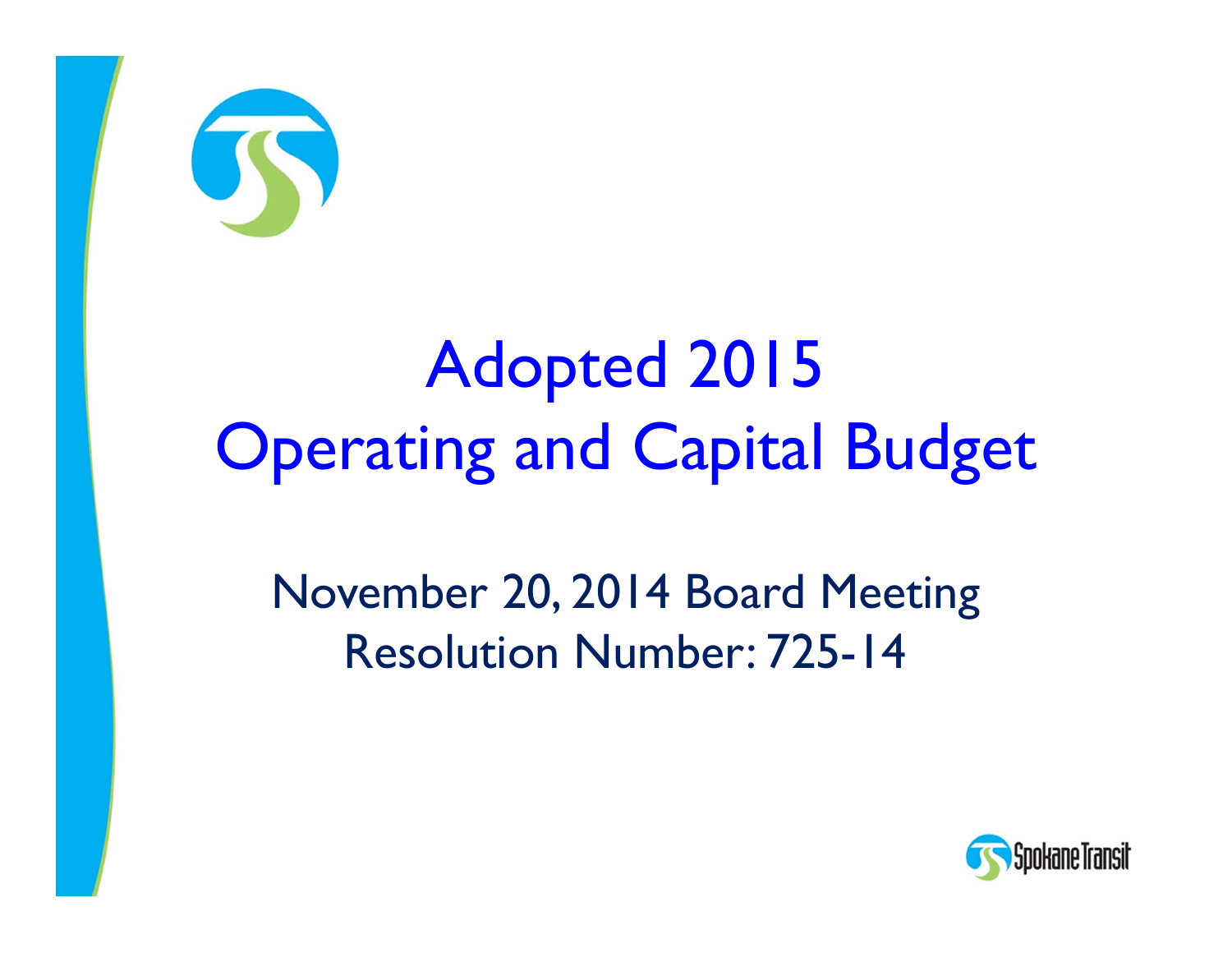### Vision/Mission

#### Vision

**No** We aspire to be a source of pride for the region.

#### Mission

- **No. 2 Alle 20 Yeal is also under** Safe, accessible, convenient, and efficient public transportation services to Spokane region's neighborhoods, business and activity centers;
- **Notable 20 India** We are leaders in transportation and a valued partner in the community's social fabric, economic infrastructure, and quality of life;

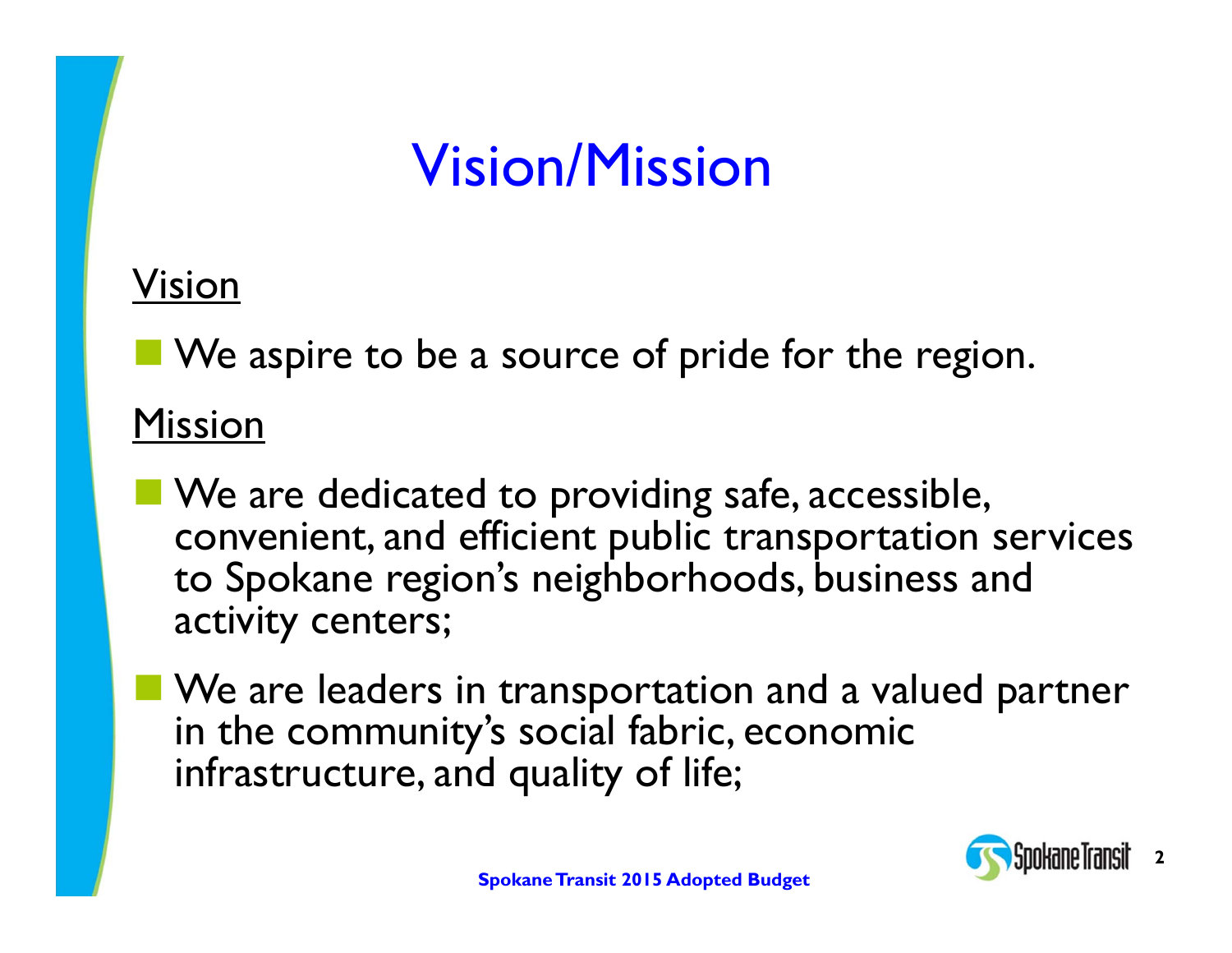### **Organizational Priorities**

- **Ensure Safety**
- **Earn and Retain the Community's Trust**
- **Provide Outstanding Customer Service**
- Enable Organizational Success
- Exemplify Financial Stewardship

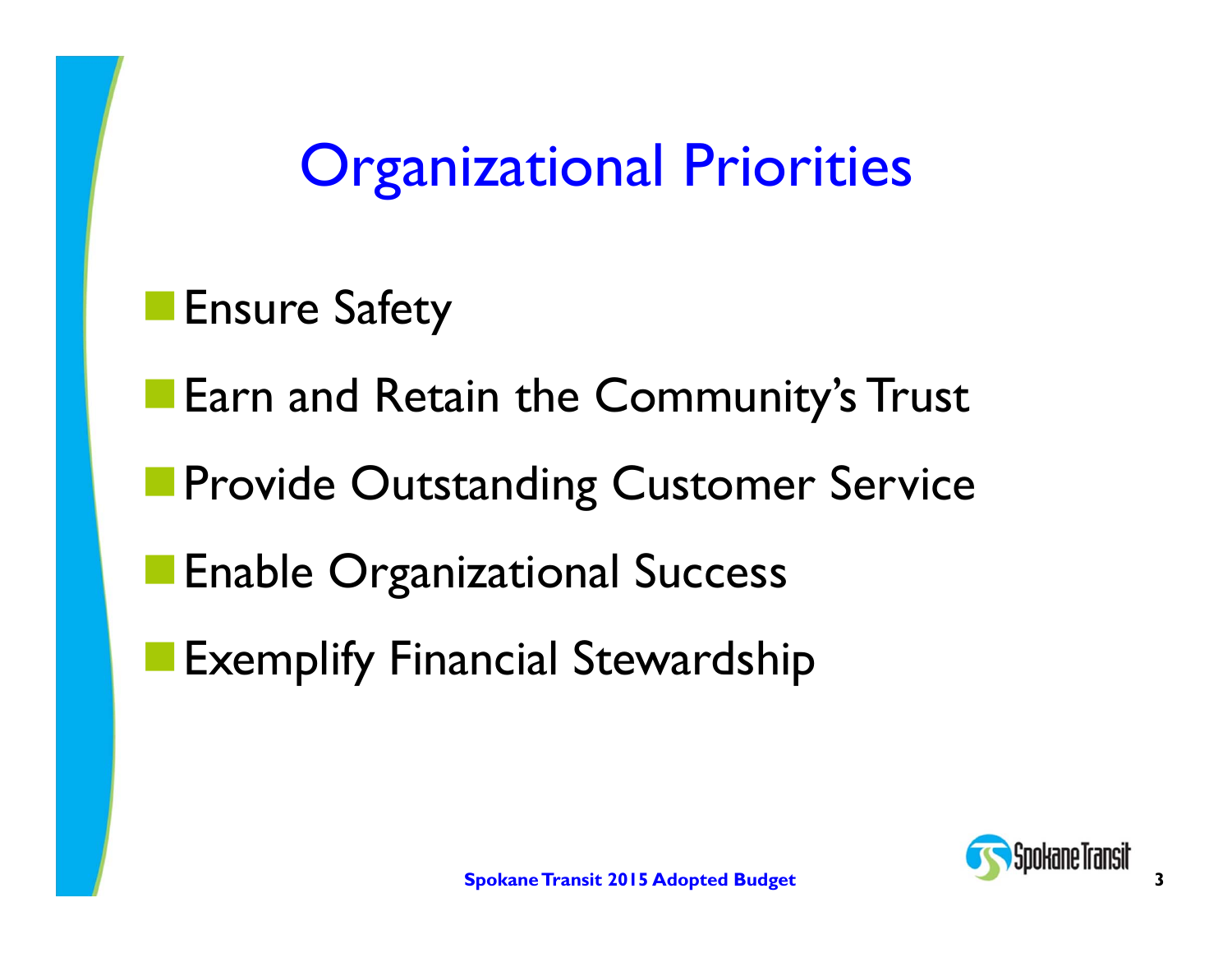# 2015 Budget Guidance

- Sustain quality regardless of service level.
- **Preserve <u>essential capital</u> projects.**
- Maintain flexibility add revenue or reduce service when required.
- $\mathbb{R}^n$ **Continue with a sustainable plan by avoiding long**term commitments that may not be funded.

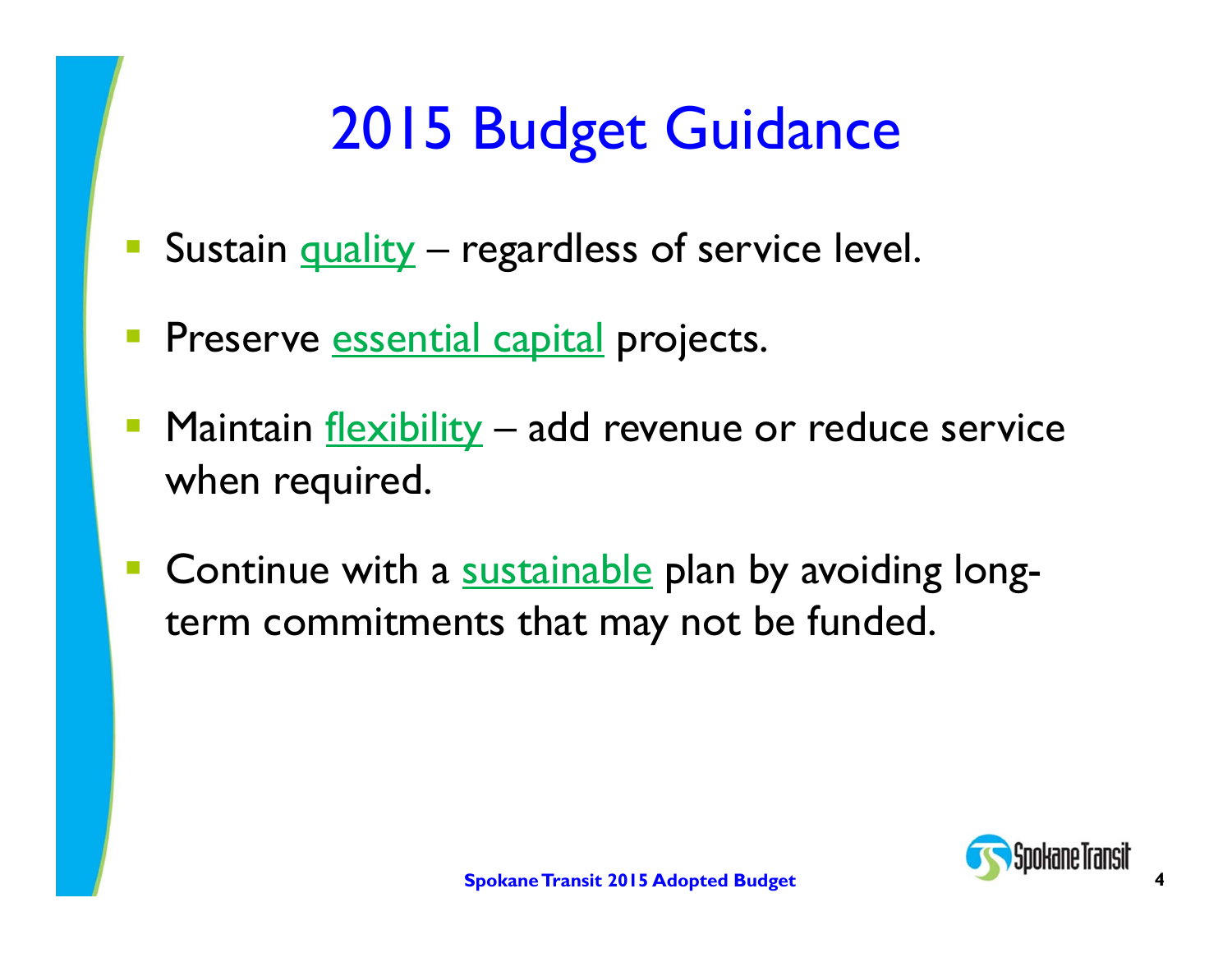### Outreach Process

- $\checkmark$  **September 3 Planning & Development Committee:** Draft 2015 Budget Review
- $\checkmark$ **September 16 All Employee Meetings:** Draft 2015 Budget

 $\checkmark$ **September 18 Board Meeting**: Draft 2015 Budget

- $\checkmark$ Individual Board Member Sessions if Requested
- $\checkmark$ **October: Citizen Outreach**
- $\checkmark$  **October 1 Planning & Development Committee:** Proposed 2015 Budget and Proposed Strategic Plan
- $\checkmark$ **October 23 Board Meeting:** Public Hearing on Budget/Board Adopt Strategic Plan
- $\checkmark$  **November 5 Planning & Development Committee**: Recommendation of 2015 Final Proposed Budget-Operating & Capital
- **November 20 Board Meeting**: Adoption of 2015 Budget

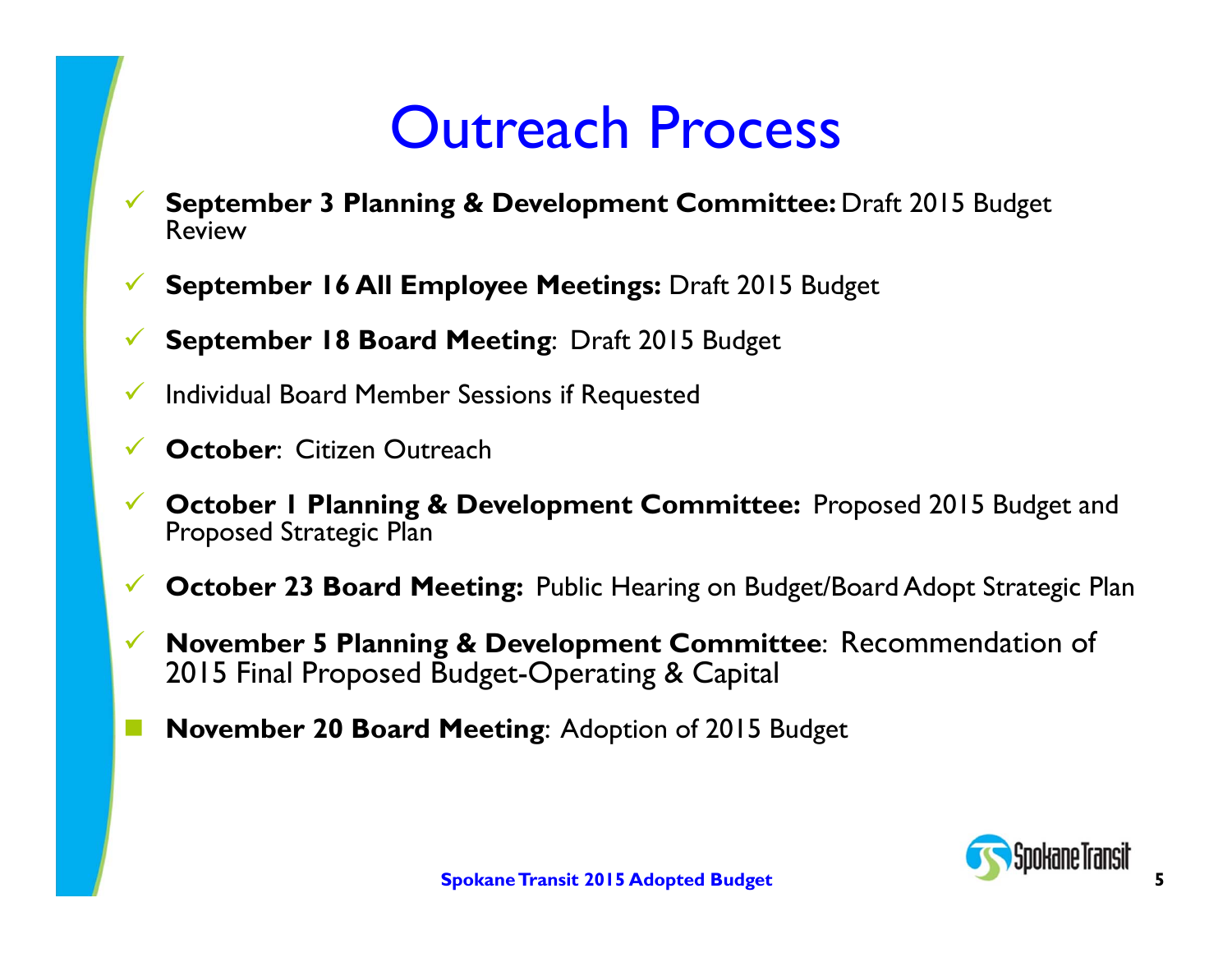# 2015 Final Proposed Budget

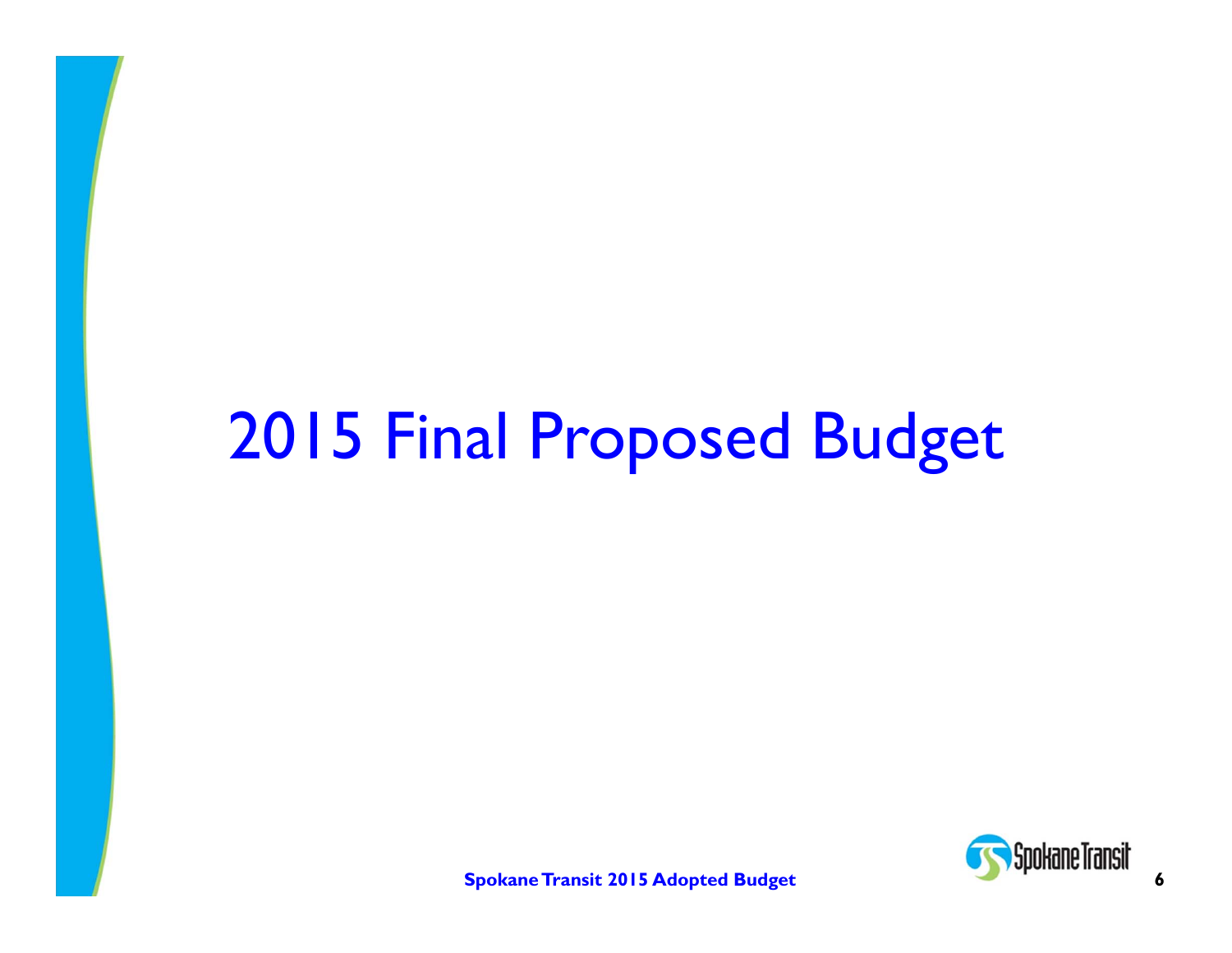2015 Final Proposed Operating Budget **Assumptions** 

### **Revenue (Slide 1 of 2):**

- **Sales tax revenue growth assumption based** on 2.5% trend (3% thru 2013)
- **Fare revenue based on projected ridership** increases of:
	- 0.5% for Fixed Route
	- 0.0% for Paratransit
	- **0.0% for Vanpool**
- **Federal and State grants**

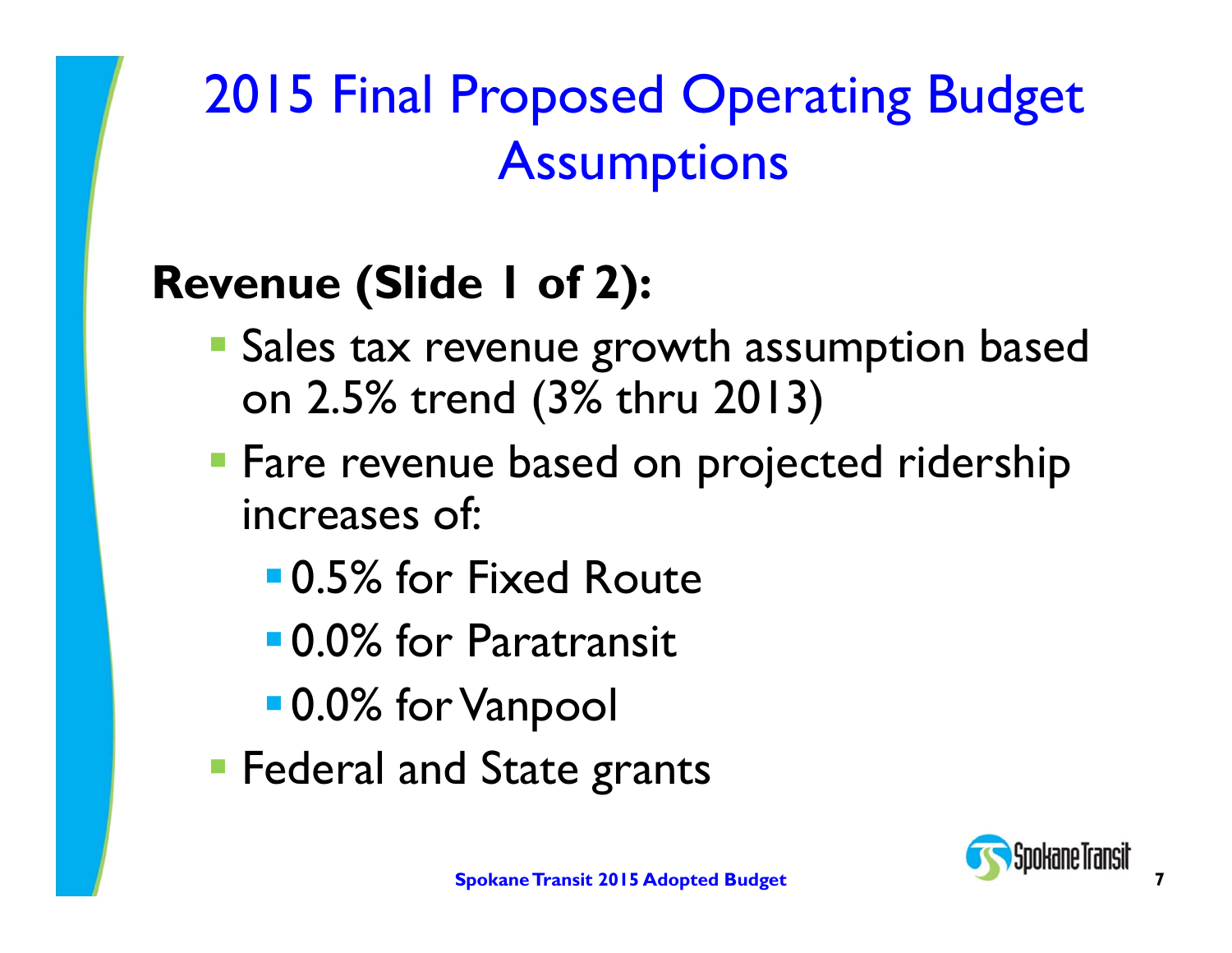2015 Final Proposed Operating Budget **Assumptions** 

### **Revenue (Slide 2 of 2):**

Advertising revenue of \$250,000

**Plaza lease revenue of \$115,000** 

**Interest rate assumption of 1.15% per** Spokane County Treasurer

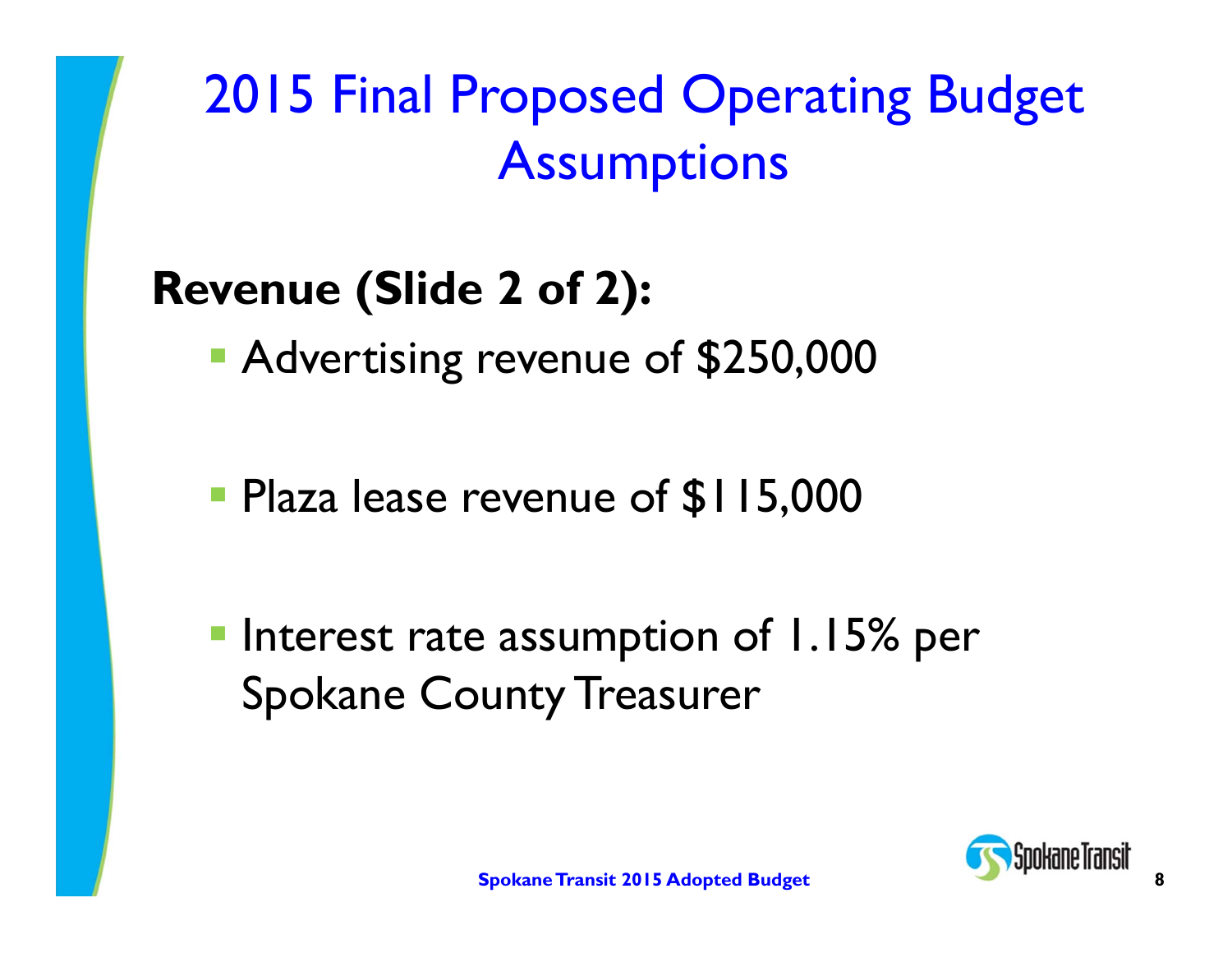### **Expenses (Slide 1 of 4)** 2015 Final Proposed Operating Budget **Assumptions**

 $\mathbb{R}^2$ Budgeted Personnel

| <b>Division</b>    | 2014                        | <b>Additions</b>                                    | 2015                          |
|--------------------|-----------------------------|-----------------------------------------------------|-------------------------------|
| <b>Fixed Route</b> | 361 FT<br>30 PT             | 5 Coach Operators<br>1 Assistant Facilities Manager | 367 FT<br><b>30 PT</b>        |
| Paratransit        | 89 FT<br>5 PT               |                                                     | 89 FT<br>5PT                  |
| Vanpool            | 2FT                         |                                                     | 2FT                           |
| Administrative     | 41 FT                       | 1 PC Specialist                                     | 42 FT                         |
| <b>Total</b>       | 493 FT 7 FT<br><b>35 PT</b> |                                                     | <b>500 FT</b><br><b>35 PT</b> |

FT <sup>=</sup> Full time PT <sup>=</sup> Part time

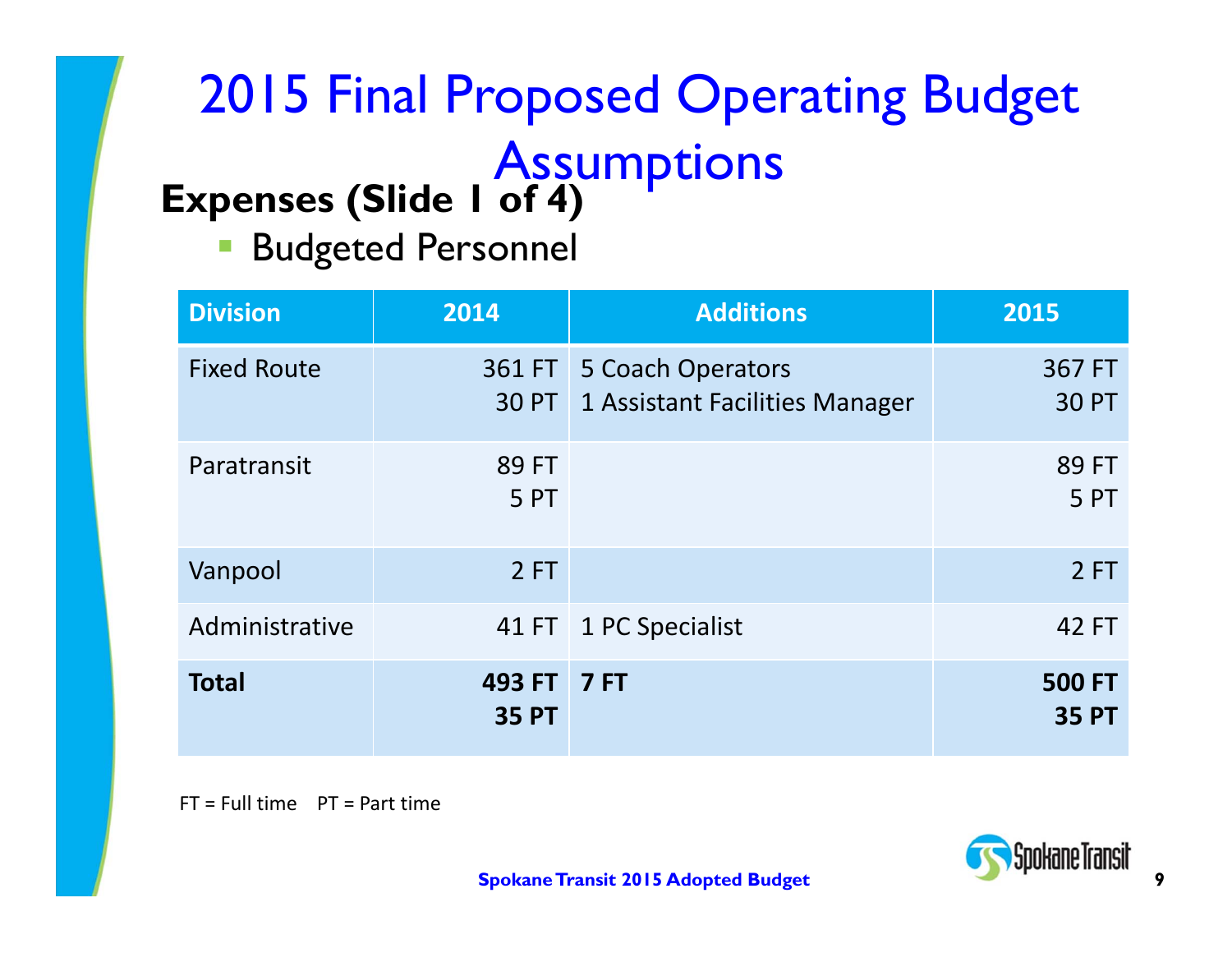# **Expenses (Slide 2 of 4)** 2015 Operating Budget Assumptions

Compensation

|                                                                                                              |                    |                                            | <b>General Wage Increase</b> |      |           |           |          |            |
|--------------------------------------------------------------------------------------------------------------|--------------------|--------------------------------------------|------------------------------|------|-----------|-----------|----------|------------|
| <b>Employee</b><br><b>Group</b>                                                                              | #<br>(Oct<br>2014) | <b>Contract</b><br><b>Term</b>             | 2010                         | 2011 | 2012      | 2013      | 2014     | 2015       |
| ATU 1015 (Fixed Route<br>Operators,<br>Maintenance, Facilities<br>& Grounds, Customer<br>Service & Clerical) | 369                | April 2014<br>to<br>March 2016             | 1.5%                         | 0.0% | 2.0%      | 0.0%      | 1.0%     | 1.0%       |
| AFSCME 3939<br>(Paratransit)<br>* Binding Interest<br><b>Arbitration Decision</b>                            | 71                 | <b>July 2012</b><br>to<br><b>June 2015</b> | 1.0%                         | 1.0% | $2.0\%$ * | $2.0\%$ * | $3.5%$ * | <b>TBD</b> |
| ATU 1598 (Fixed Route<br>& Paratransit<br>Supervisors)                                                       | 22                 | February 2012<br>to<br>January 2015        | 1.0%                         | 1.0% | 1.0%      | 0.0%      | 1.5%     | <b>TBD</b> |
| Management &<br>Administrative<br>(Includes Security)                                                        | 65                 | At Will                                    | 0.0%                         | 1.0% | 1.0%      | 0.0%      | 1.5%     | 2.0%       |
| <b>Total</b>                                                                                                 | 527                |                                            |                              |      |           |           |          |            |

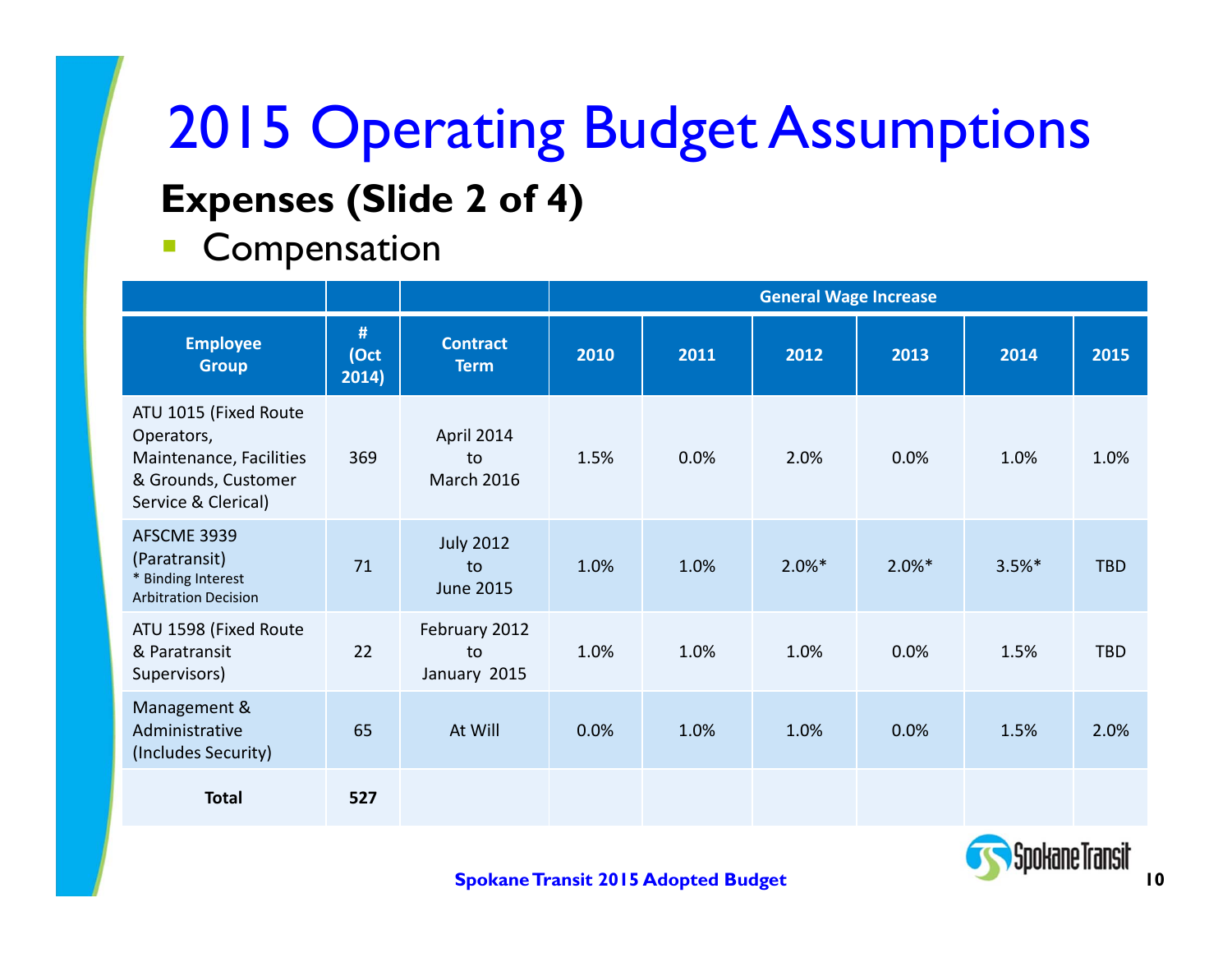# 2015 Operating Budget Assumptions

#### **Expenses (Slide 3 of 4):**

#### $\Box$ **Benefits**

- Medical & Dental
	- **Premium increase** 
		- +5.0% increase in Premera
		- 3.9% decrease in Group Health
		- **5.0% decrease in Dental**
	- **ATU 1015 Premera premium sharing**
	- **Introduction of Consumer Driven Health Plan**

#### $\Box$ Retirement

- **Employer's retirement contribution rate** 
	- П 9.21% January 2015 – June 2015 (Actual)
	- 11.18% July 2015 December 2015 (State Actuarial Proposal)
- **Employee's contribution rate** 
	- **PERS 1 6.0% on-going (statutorily set)**
	- PERS 2 4.92% January 2015 June 2015 (Actual)
		- 6.12% July 2015 December 2015 (State Actuarial Proposal)
	- **PERS 3 Varies 5% to 15%**

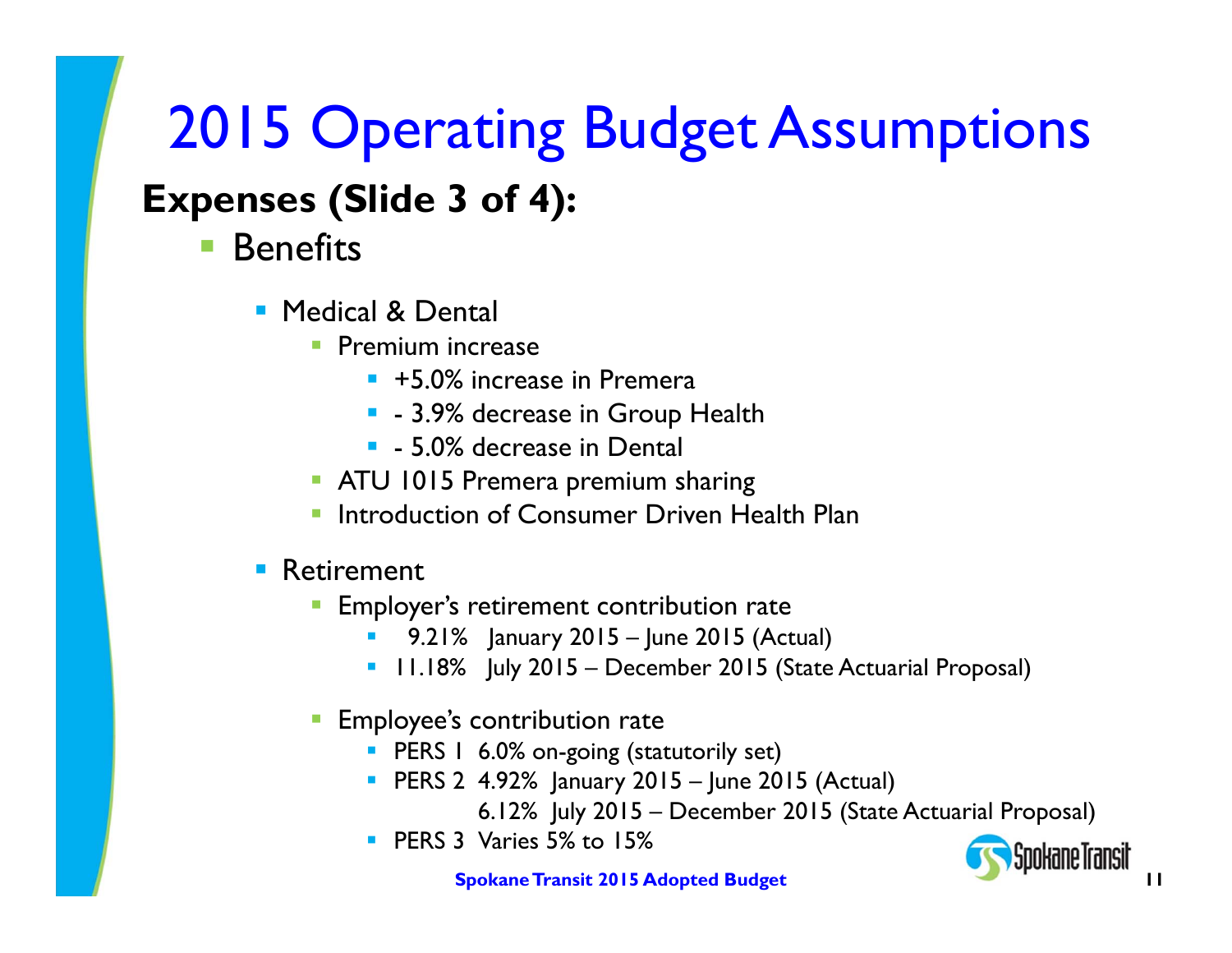### **Expenses (Slide 4 of 4):** 2015 Operating Budget Assumptions

 $\overline{\mathbb{R}}$ Fuel

| <b>Diesel</b>   | $0.3\%$ increase <sup>1</sup> |
|-----------------|-------------------------------|
| <b>Gasoline</b> | $1.1\%$ increase <sup>1</sup> |

|               |                       | <b>Per Gallon</b>     | 2015 # of             | <b>Total Fuel</b>        |                         |
|---------------|-----------------------|-----------------------|-----------------------|--------------------------|-------------------------|
|               | 2013<br><b>Actual</b> | 2014<br><b>Budget</b> | 2015<br><b>Budget</b> | <b>Gallons</b><br>(appr) | <b>Budget</b><br>(appr) |
| <b>Diesel</b> | \$3.20                | \$3.69                | \$3.70                | 1.4M                     | \$5.2M                  |
| Gasoline      | \$3.16                | \$3.57                | \$3.61                | 0.2M                     | \$0.6M                  |
|               |                       |                       |                       |                          |                         |
| <b>Total</b>  |                       |                       |                       | 1.6M                     | \$5.8M                  |

1 Energy Information Administration June 2014 forecast with ½ standard deviation. Reaffirmed October 2014.

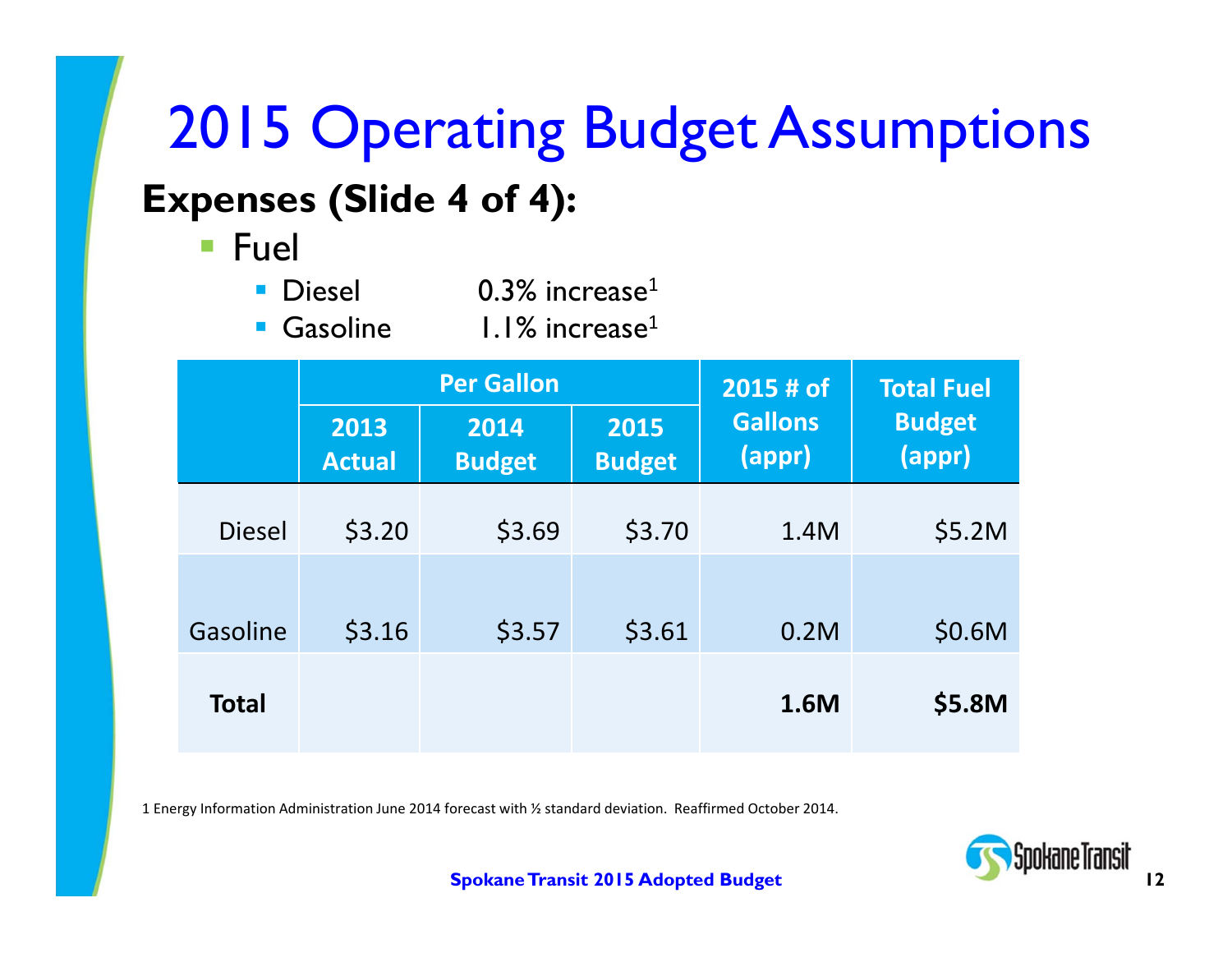#### 2015 Changes from Draft to Final Proposed Budget

#### **Summary of Expenditure Changes**

|                                             | <b>Operating</b> | Capital/Fleet<br>Replacement | <b>Total</b> |
|---------------------------------------------|------------------|------------------------------|--------------|
| <b>Draft Expenditure Budget</b>             | \$64,737,584     | \$24,224,178                 | \$88,961,762 |
| Labor (ATU 1015 agreement)                  | 919,044          |                              | 919,044      |
| Benefits (ATU 1015 agreement &<br>renewals) | (83,998)         |                              | (83,998)     |
| Services (Labor consultants)                | (70,000)         |                              | (70,000)     |
| Insurance (Final rates)                     | 65,935           |                              | 65,935       |
| <b>Total Changes</b>                        | 830,981          |                              | 830,981      |
| <b>Final Proposed Expenditure Budget</b>    | \$65,568,565     | \$24,224,178                 | \$89,792,743 |

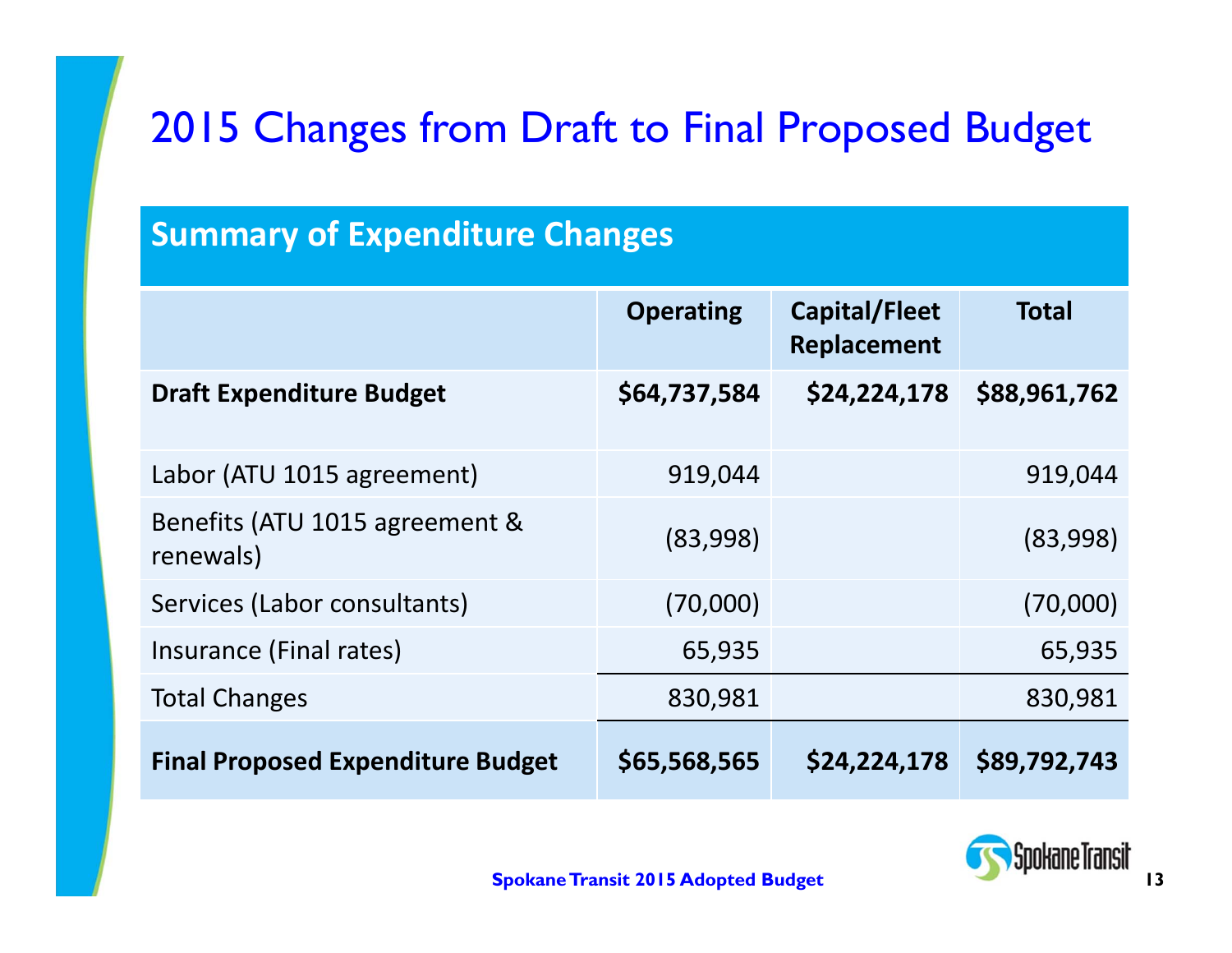### 2015 Changes from Draft to Final Proposed Budget

| <b>Summary of Revenue Changes</b>        |                  |              |              |
|------------------------------------------|------------------|--------------|--------------|
|                                          | <b>Operating</b> | Capital/Cash | <b>Total</b> |
| <b>Draft Revenue Budget</b>              | \$68,839,296     | \$20,122,466 | \$88,961,762 |
| Fare Revenues (Paratransit &<br>Vanpool) | (73, 042)        |              | (73, 042)    |
| <b>Interest Earnings</b>                 | 42,039           |              | 42,039       |
| Draw on Cash                             |                  | 861,984      | 861,984      |
| <b>Total Changes</b>                     | (31,004)         | 861,984      | 830,981      |
| <b>Final Proposed Revenue Budget</b>     | \$68,808,293     | \$20,984,450 | \$89,792,743 |

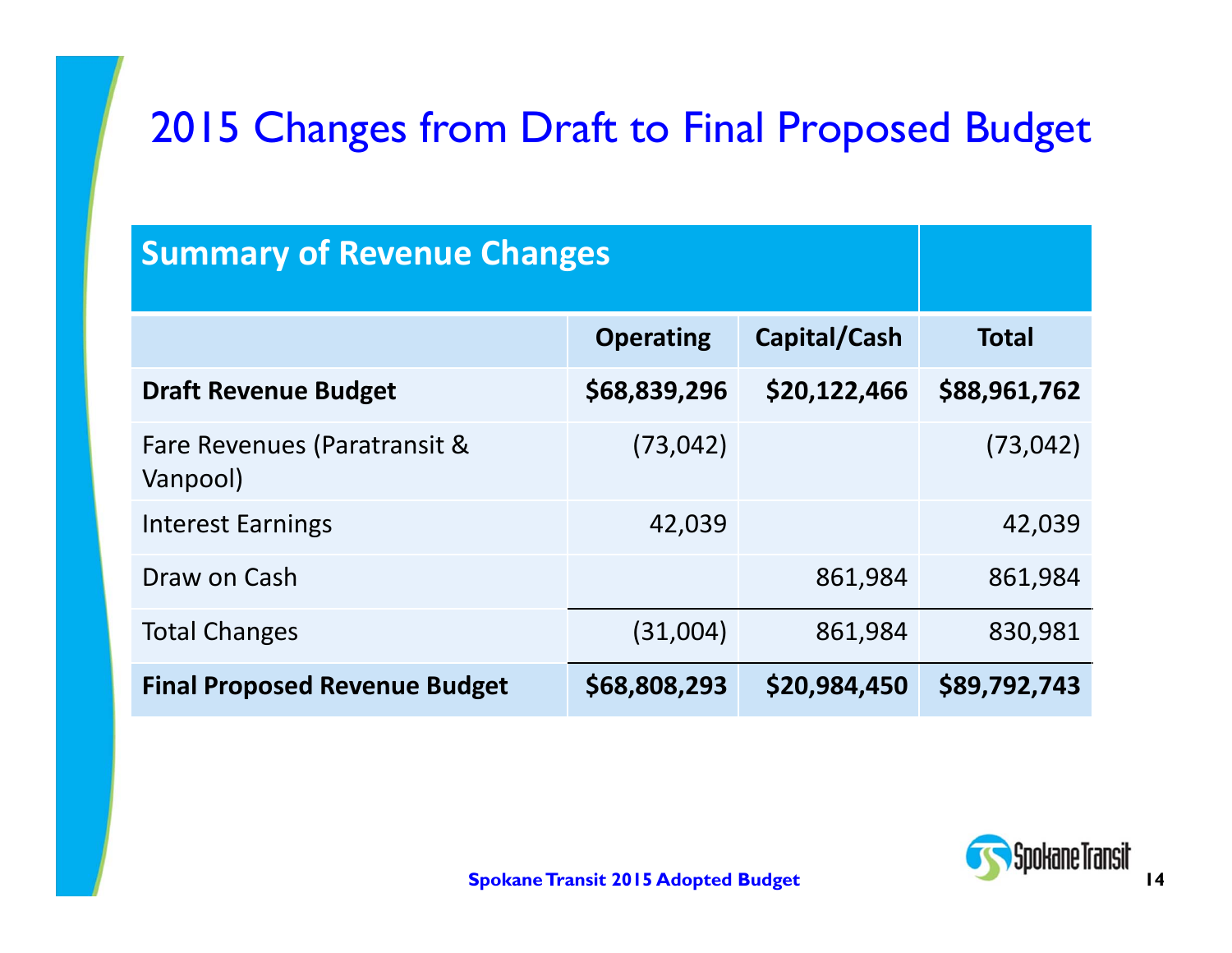# Budget Comparison 2014 to 2015

|                                                                     |                  |         | <b>2015 Final</b>      |    | \$ Change From | % Change From |
|---------------------------------------------------------------------|------------------|---------|------------------------|----|----------------|---------------|
|                                                                     | 2014 Budget      |         | <b>Proposed Budget</b> |    | 2014 Budget    | 2014 Budget   |
| <b>Estimated Revenues:</b>                                          |                  |         |                        |    |                |               |
| Fares & Other Transit Revenue                                       | \$<br>11,004,293 | $\zeta$ | 11,163,532             | \$ | 159,239        | 1.4%          |
| Sales Tax                                                           | 45,350,578       |         | 48,376,901             |    | 3,026,323      | 6.7%          |
| <b>State Grants</b>                                                 | 1,656,413        |         | 847,369                |    | (809, 044)     | $-48.8%$      |
| Miscellaneous                                                       | 438,145          |         | 670,915                |    | 232,770        | 53.1%         |
| Federal Preventive Maintenance Grant <sup>1</sup>                   | 7,428,179        |         | 7,749,576              |    | 321,397        | 4.3%          |
| <b>Other Federal Grants</b>                                         | 350,017          |         |                        |    | (350, 017)     | $-100.0%$     |
| <b>Subtotal: Operating Revenues</b>                                 | 66,227,625       |         | 68,808,293             |    | 2,580,668      | 3.9%          |
| <b>Federal Capital Revenue</b>                                      | 5,811,227        |         | 3,110,914              |    | (2,700,313)    | $-46.5%$      |
| <b>State Capital Revenue</b>                                        | 477,287          |         | 484,106                |    | 6,819          | 1.4%          |
| <b>Subtotal: Capital</b>                                            | 6,288,514        |         | 3,595,020              |    | (2,693,494)    | $-42.8%$      |
| <b>Total Revenue</b>                                                | 72,516,139       |         | 72,403,313             |    | (112, 826)     | $-0.2%$       |
| Decrease in Cash Balance                                            | 12,789,266       |         | 17,389,430             |    | 4,600,164      | 36.0%         |
| <b>Total Source of Funds</b>                                        | \$<br>85,305,405 | \$      | 89,792,743             |    | \$4,487,338    | 5.3%          |
| <b>Estimated Expenditures:</b>                                      |                  |         |                        |    |                |               |
| <b>Fixed Route Bus</b>                                              | \$<br>41,754,190 | \$      | 43,474,273             | Ś. | 1,720,083      | 4.1%          |
| Paratransit                                                         | 11,806,985       |         | 12,029,757             |    | 222,772        | 1.9%          |
| Vanpool                                                             | 894,914          |         | 870,447                |    | (24, 467)      | $-2.7%$       |
| Plaza                                                               | 1,324,974        |         | 1,366,439              |    | 41,465         | 3.1%          |
| Administrative                                                      | 7,137,150        |         | 7,827,649              |    | 690,499        | 9.7%          |
| <b>Total Operating Expense</b>                                      | 62,918,213       |         | 65,568,565             |    | 2,650,352      | 4.2%          |
| <b>Capital Expenditures</b>                                         | 22,387,192       |         | 17,971,387             |    | (4,415,805)    | $-19.7%$      |
| FR & PT Fleet Replacement Allocation                                | 0                |         | 6,252,791              |    | 6,252,791      | 100.00%       |
| <b>Total Use of Funds</b>                                           | \$<br>85,305,405 |         | \$89,792,743           |    | \$4,487,338    | 5.3%          |
| <sup>1</sup> Assumes funding of Highway Trust Fund beyond May 2015. |                  |         |                        |    |                |               |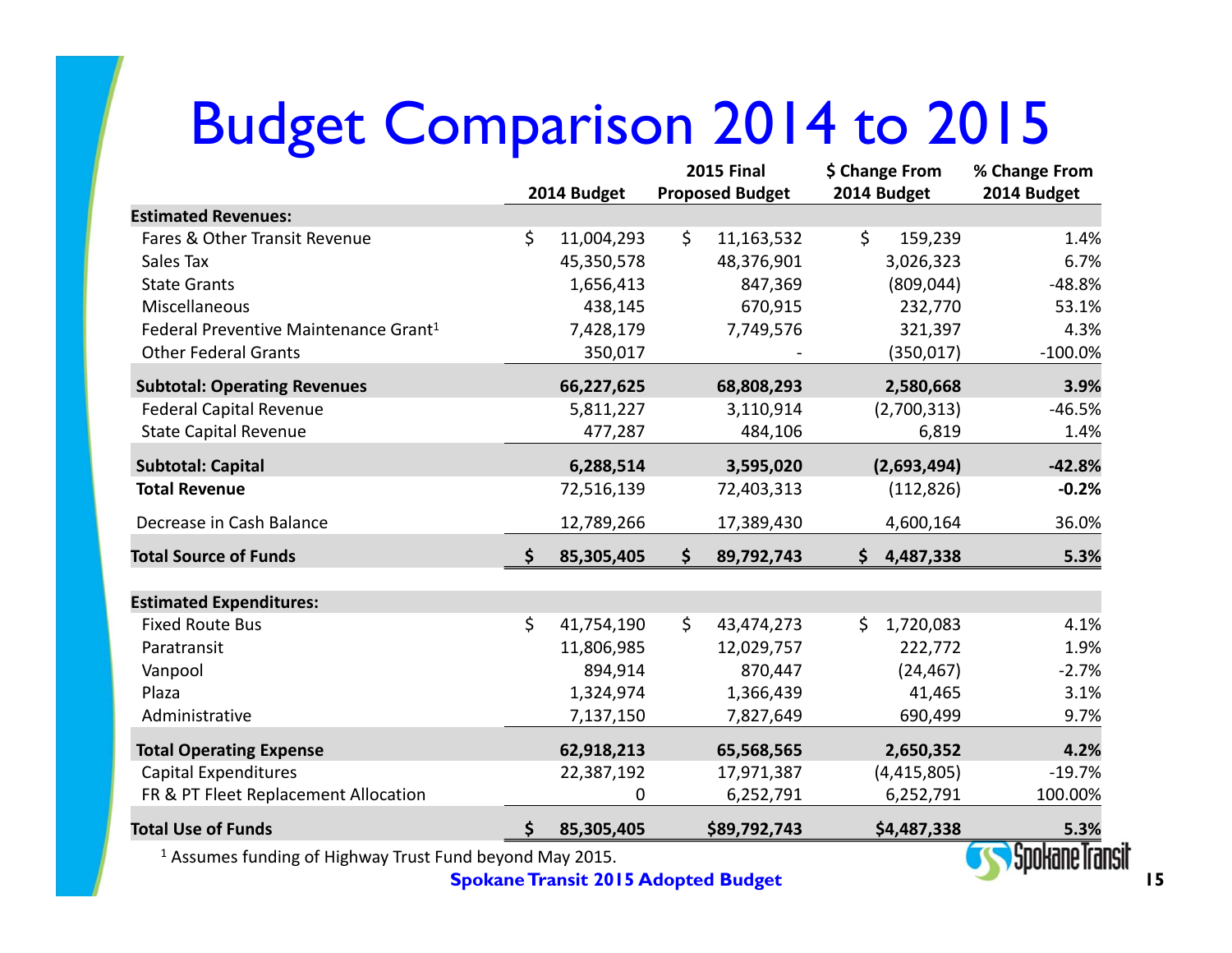### Operating Expense Changes in 2015

| <b>Object</b>                                        | 2014<br><b>Budget</b><br>(Rounded) | \$ Change<br>(Rounded) | 2015<br><b>Budget</b><br>(Rounded) | <b>Additions</b><br>>\$100,000                                                                   | <b>Amount</b><br>(Rounded to<br>nearest \$100K) |
|------------------------------------------------------|------------------------------------|------------------------|------------------------------------|--------------------------------------------------------------------------------------------------|-------------------------------------------------|
| Labor                                                | \$24.9M                            | \$1.1M                 | \$26.0M                            | <b>Wage Increases</b><br><b>Additional Personnel</b>                                             | \$1.0M<br>\$100K                                |
| <b>Benefits</b>                                      | \$16.7M                            | \$900K                 | \$17.6M                            | Retirement/FICA<br><b>Medical Premium Change</b><br>Premera Premium Share<br>Vacation/Sick Leave | \$500K<br>\$200K<br>(5100K)<br>\$300K           |
| <b>Services</b>                                      | \$8.1M                             | \$400K                 | \$8.5M                             | Software/Tech. Maintenance<br>Communications/Marketing                                           | \$200K<br>\$100K                                |
| <b>Materials</b>                                     | \$10.2M                            | \$100K                 | \$10.3M                            | Fuel                                                                                             | \$100K                                          |
| <b>Utilities</b><br><b>Insurance</b><br><b>Other</b> | \$3.0M                             | \$200K                 | \$3.2M                             | Match for CCS UTAP<br><b>Final Insurance Rates</b>                                               | \$100K<br>\$100K                                |
| <b>Total</b>                                         | \$62.9M                            | \$2.7M                 | \$65.6M                            | These 11 items explain 96% of<br>the budget change from 2014 to<br>2015                          | \$2.6M                                          |

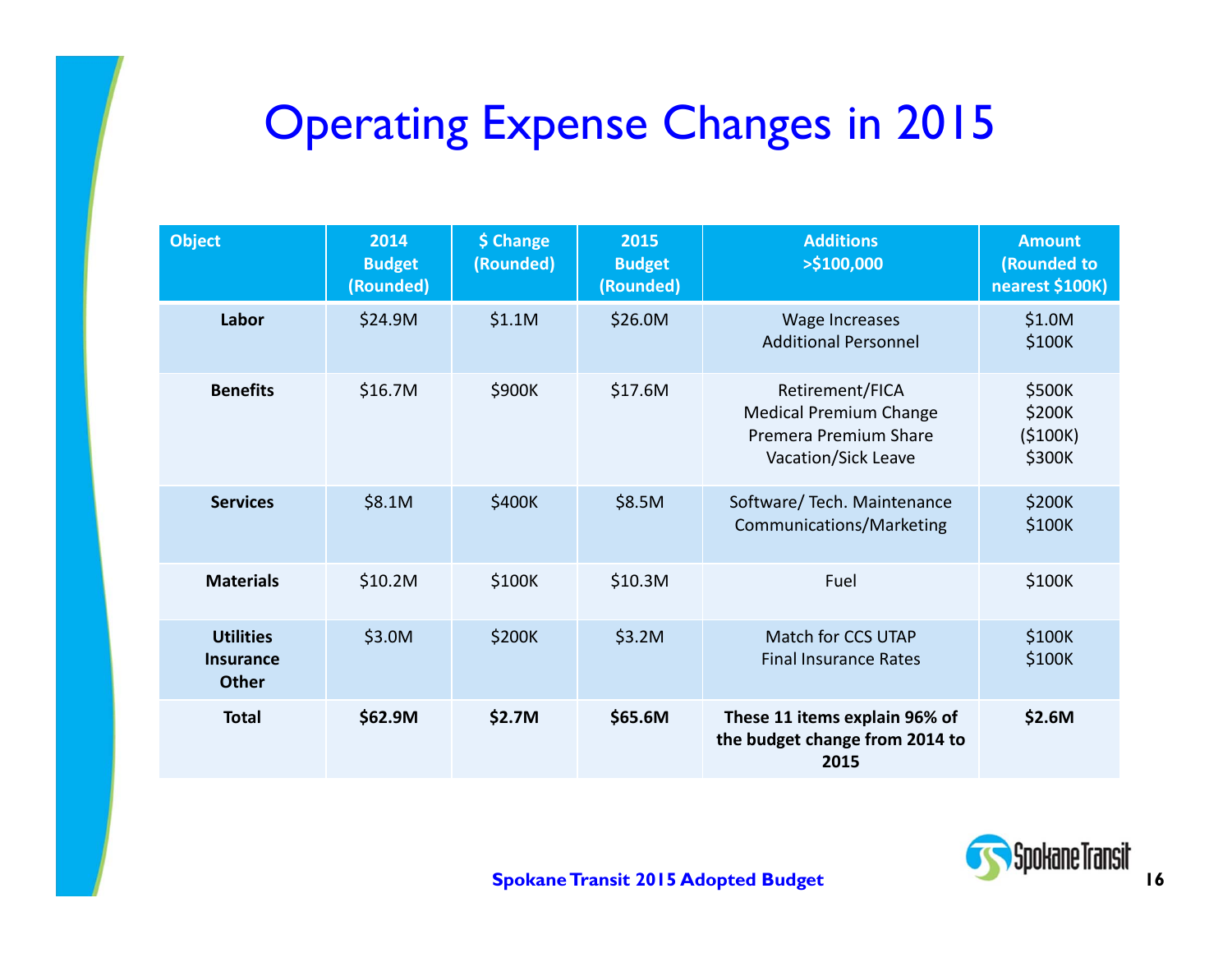### **2015 Estimated Revenues(1)**



(1) Above amounts exclude grants used for capital projects.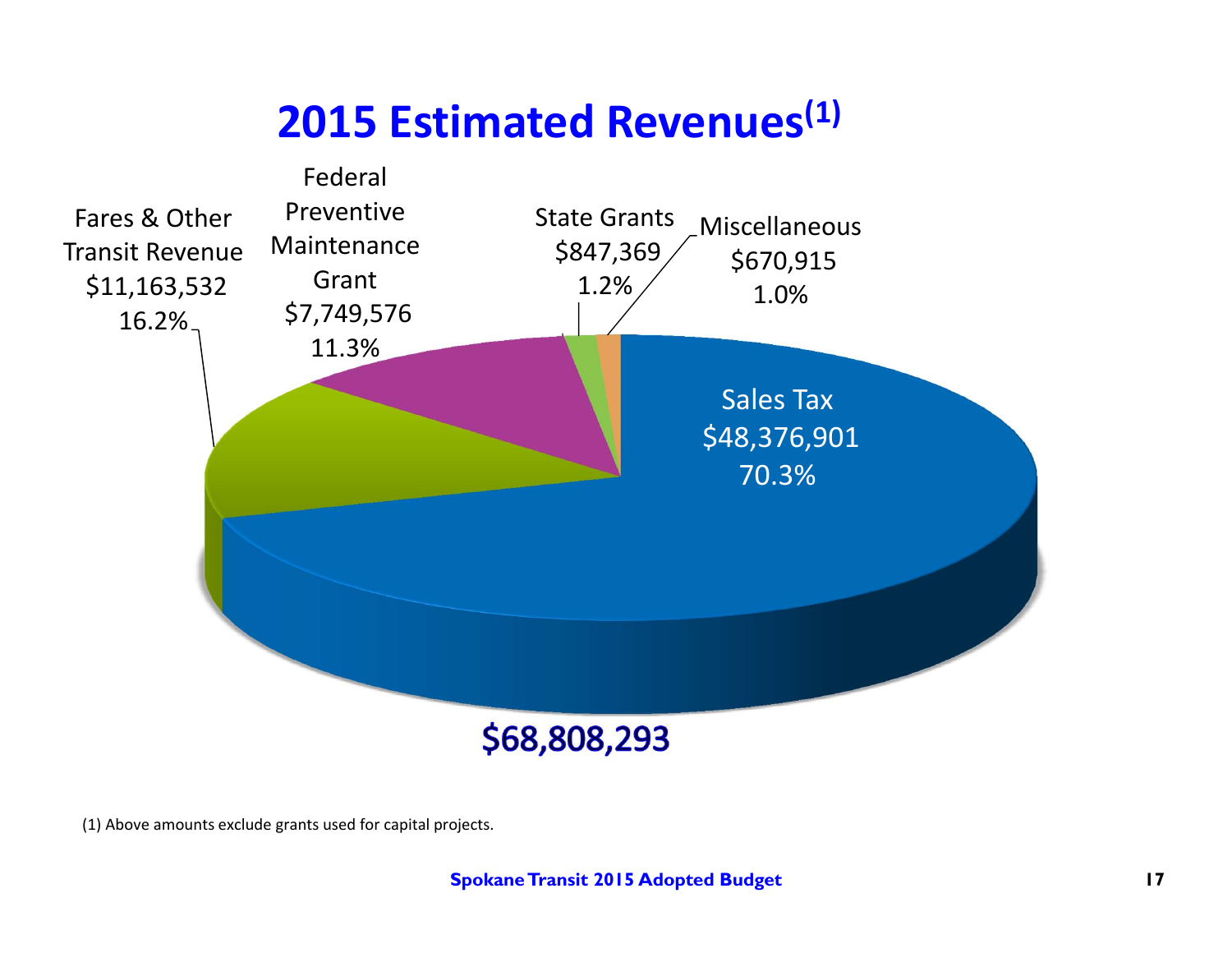### 2015 Estimated Operating Expenses by Division



#### \$65,568,565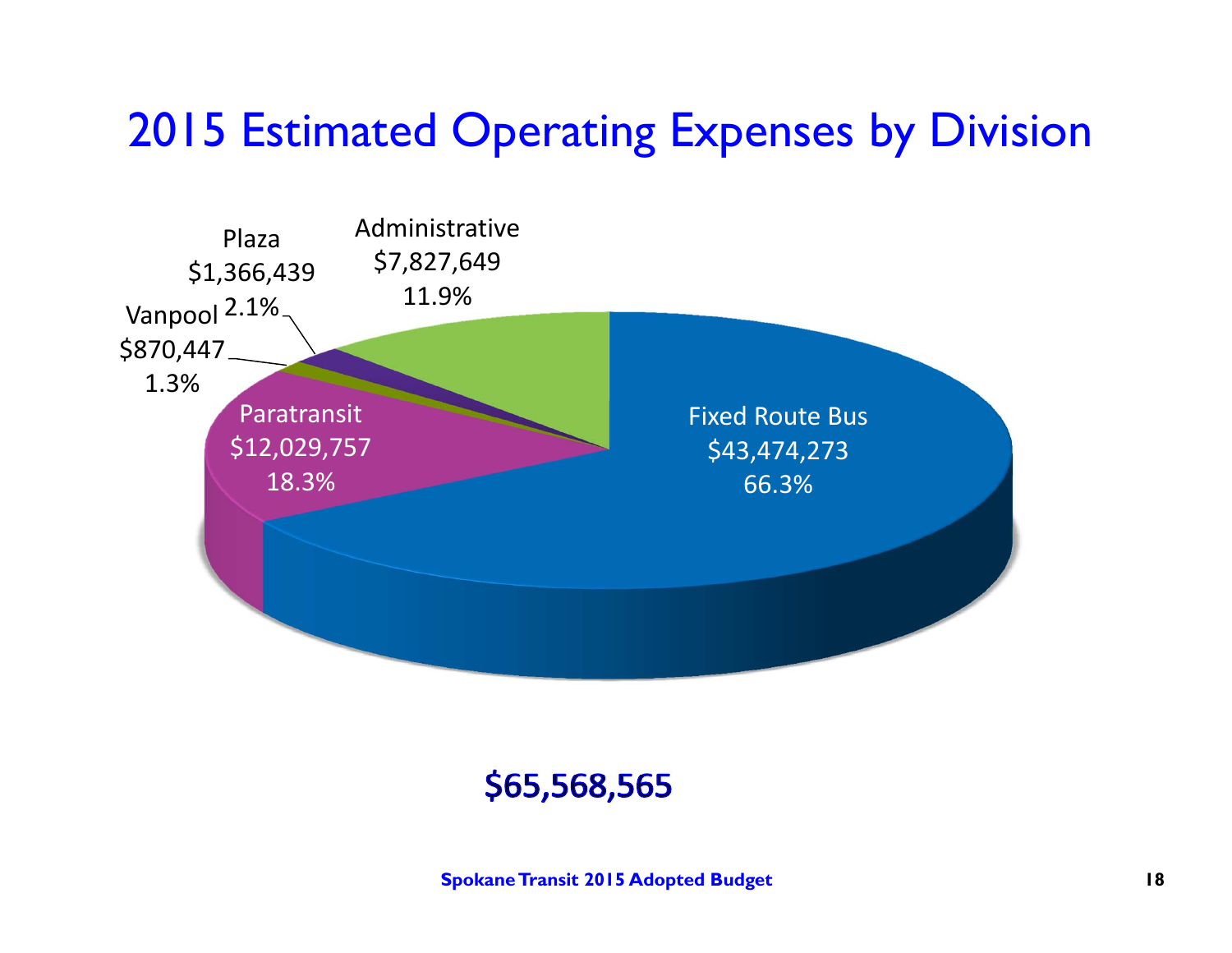### 2015 Estimated Operating Expenses by Object



#### \$65,568,565

NOTE: As required by federal accounting standards, "labor" includes wages for work time only. "Benefits" includes wages for paid time off. "Materials" include **fuel costs. "Services" include contracted transportation, legal, etc.**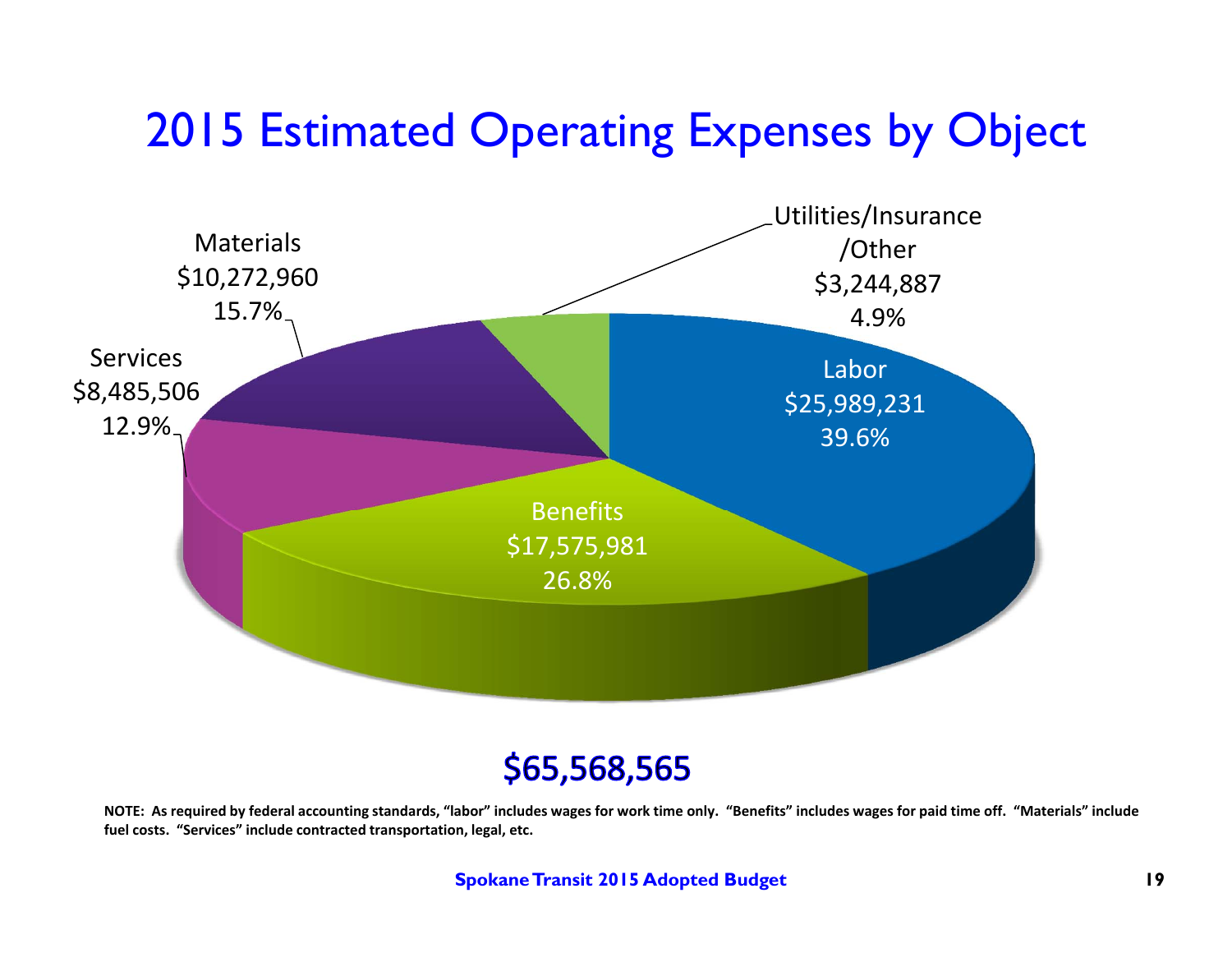

#### **2015 Final Proposed Capital Budget**

**Spokane Transit 2015 Adopted Budget 20 \*\$18,648,333 ‐ \$676,946 to be paid from Fleet Replacement Allocation <sup>=</sup> Net Capital Budget of \$17,971,387.**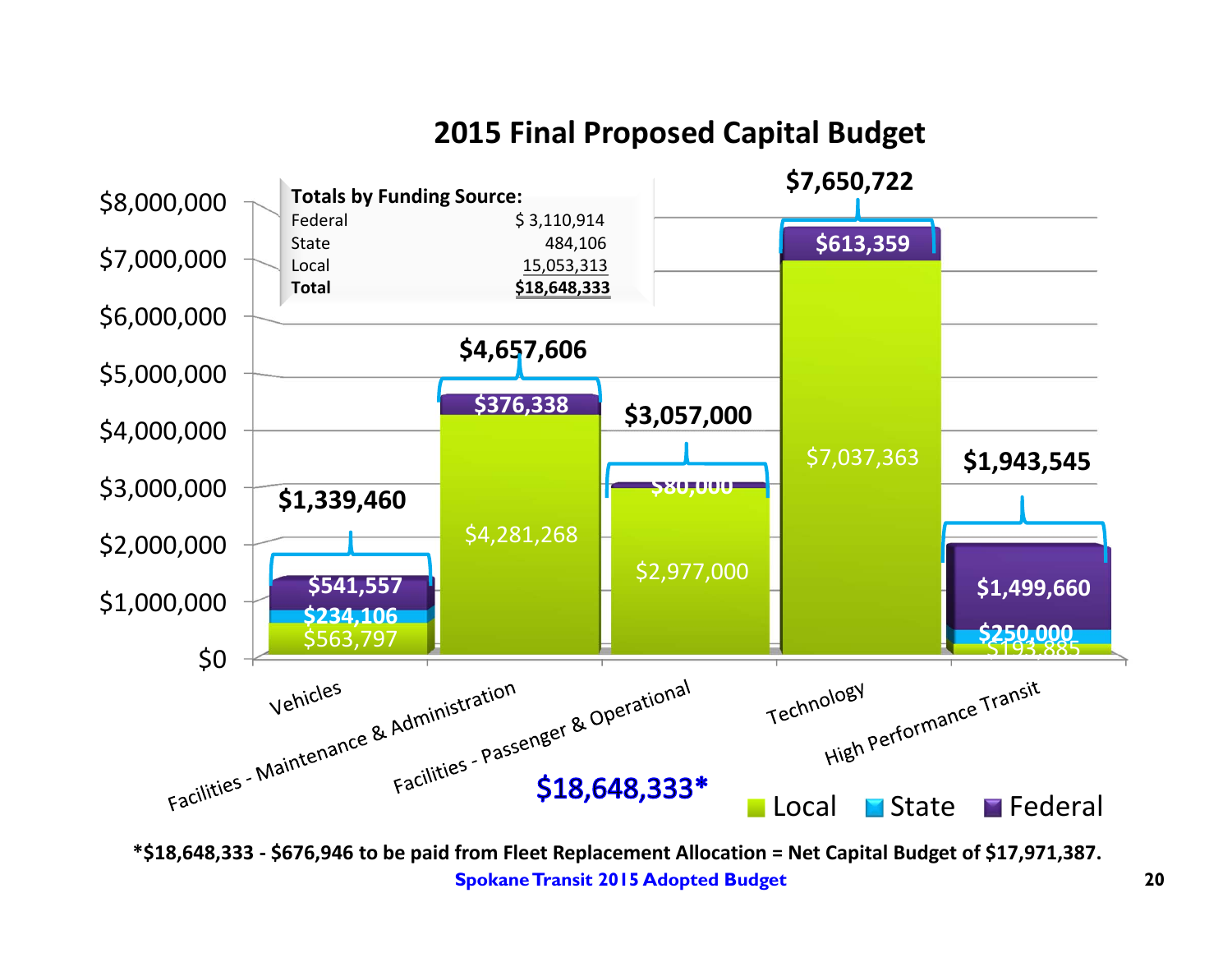### 2015 Cash and Reserve Analysis

|                                                     | <b>2015 Final</b>      |
|-----------------------------------------------------|------------------------|
|                                                     | <b>Proposed Budget</b> |
| <b>OPERATING ACTIVITIES</b>                         |                        |
| Revenue (excluding capital grants)                  | \$68,808,293           |
| <b>Operating Expense</b>                            | (65,568,565)           |
| <b>Revenue Over / (Under) Operating Expenses</b>    | 3,239,728              |
| <b>CAPITAL ACTIVITIES (Local Funds)</b>             |                        |
| Purchase of Property, Plant, and Equipment          | (14,376,367)           |
| FR & PT Fleet Replacement Allocation                | (6,252,791)            |
| <b>Total Local Cash Used for Capital Activities</b> | (20, 629, 158)         |
| <b>NET DECREASE IN CASH</b>                         | (17,389,430)           |
| CASH (Projected beginning 2015)                     | 53,321,066             |
| <b>CASH</b> (Projected ending 2015)                 | 35,931,636             |
| <b>RESERVES</b>                                     |                        |
| <b>Self Insurance Reserve</b>                       | (5,500,000)            |
| <b>Board Designated Operating Reserve</b>           | (9,835,285)            |
| Board Designated Right of Way Acquistion Reserve    | (4,950,000)            |
|                                                     | (20, 285, 285)         |

**2015 Estimated End of Year Cash Balance After Reserves \$15,646,351**